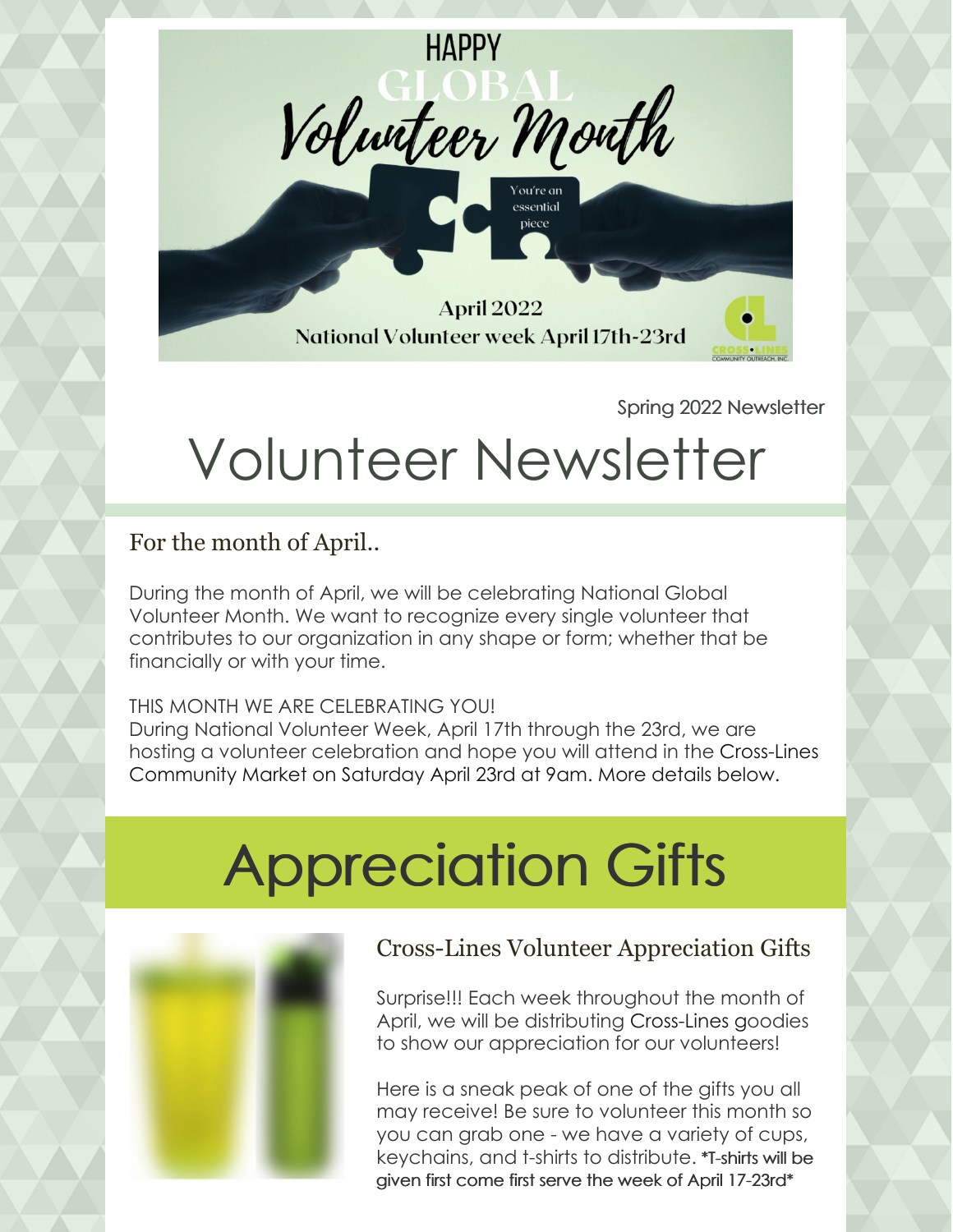Items will be distributed during our volunteer appreciation celebration, too!

### **Without Our Volunteers We Would Fall to Pieces**

#### Fun Facts:

In 2021, we had nearly 878 volunteers donate their time to Cross-Lines, completing a total of 7,757 hours.

Without our dedicated volunteers we would not be where we are today.

Thank you to each individual who took time to be here to help our community!



## A Note from Roxanne:

The Cross-Lines Team would love to see and celebrate every one of our volunteers at an upcoming event. YOU ARE INVITED TO THE VOLUNTEER GATHERING, hosted by the Cross-Lines Team.

Saturday, April 23rd from 9-11am.

Location: Community Market, 736 Shawnee Ave, Kansas City KS 66105

Come visit with staff, network with other volunteers, and enjoy breakfast on us!

## **VOLUNTEERS COMPLETE OUR PUZZLE**

Join us April 23 to help us celebrate you for **National Volunteer Week** 

9:00am-11:00am **Saturday 23 April, 2022** 

736 Shawnee Ave, Kansas City KS, 66105

RSVP AT 913-281-3388 EXT, 242 OR ROXANNE@CROSS-LINES.ORG



#### COVID-19 Mask Update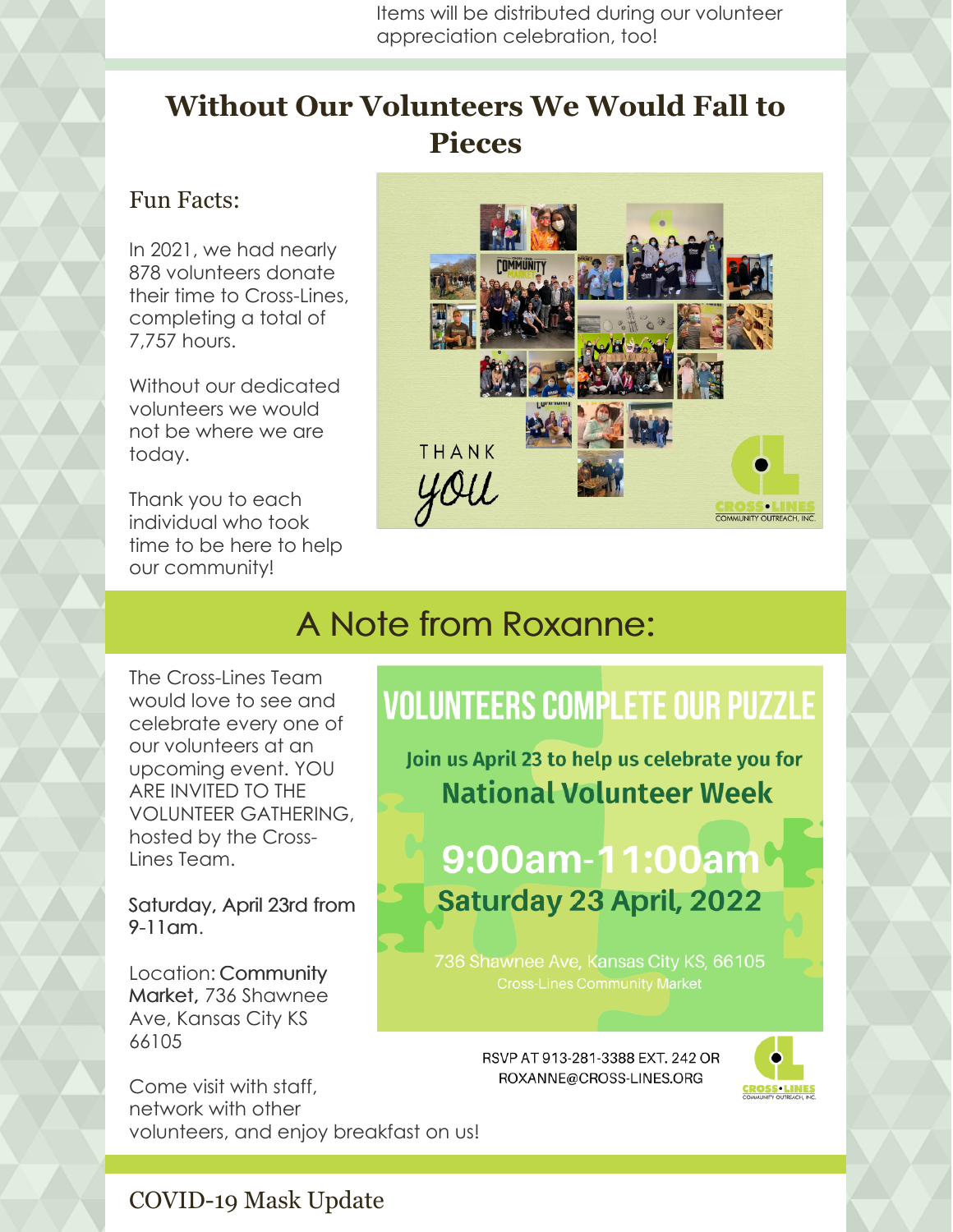Effective April 1, Cross-Lines will no longer require masks in our buildings for clients, volunteers, or staff regardless of vaccination status.

Our team will continue to have masks available on campus and encourage you to wear one if that makes you most comfortable. We do have many K95 masks on site for extra protection, if needed.



# Volunteer Opportunities

We have plenty of volunteer opportunities available. If you're interested in getting started or bringing a group, you can call or email Roxanne Vega! roxanne@cross-lines.org or (913) 281-3388 ext. 242 Here are some opportunities listed below:

#### Front Desk Volunteers Needed!

Front Desk volunteers greet walk-in clients, answer phones, and offer helpful information to clients, donors, and volunteers. We are looking for front desk volunteers for the following shifts:

> Tuesdays: Noon-4pm Wednesdays: Noon-4pm Thursday: Noon-4pm Fridays: 8:30-Noon

Interested? Reach out to Roxanne to schedule a time to shadow with our current front desk volunteers.

#### Commodities Box Packing (Group Activity)

If you would like to schedule your group for commodities you may find a shift on Volgistics (our volunteer system). If the shift you want is not available, email Roxanne as we do have some availability and flexibility in this area.

#### Community Market

Our Market continues to be extremely busy and is in need of volunteers to help it run smoother. This can be a group activity or open to individuals.

Volunteer shifts are: Mon-Saturday9am-12pm & 1pm-3pm Friday afternoon we will NOT be open to the community but volunteers will